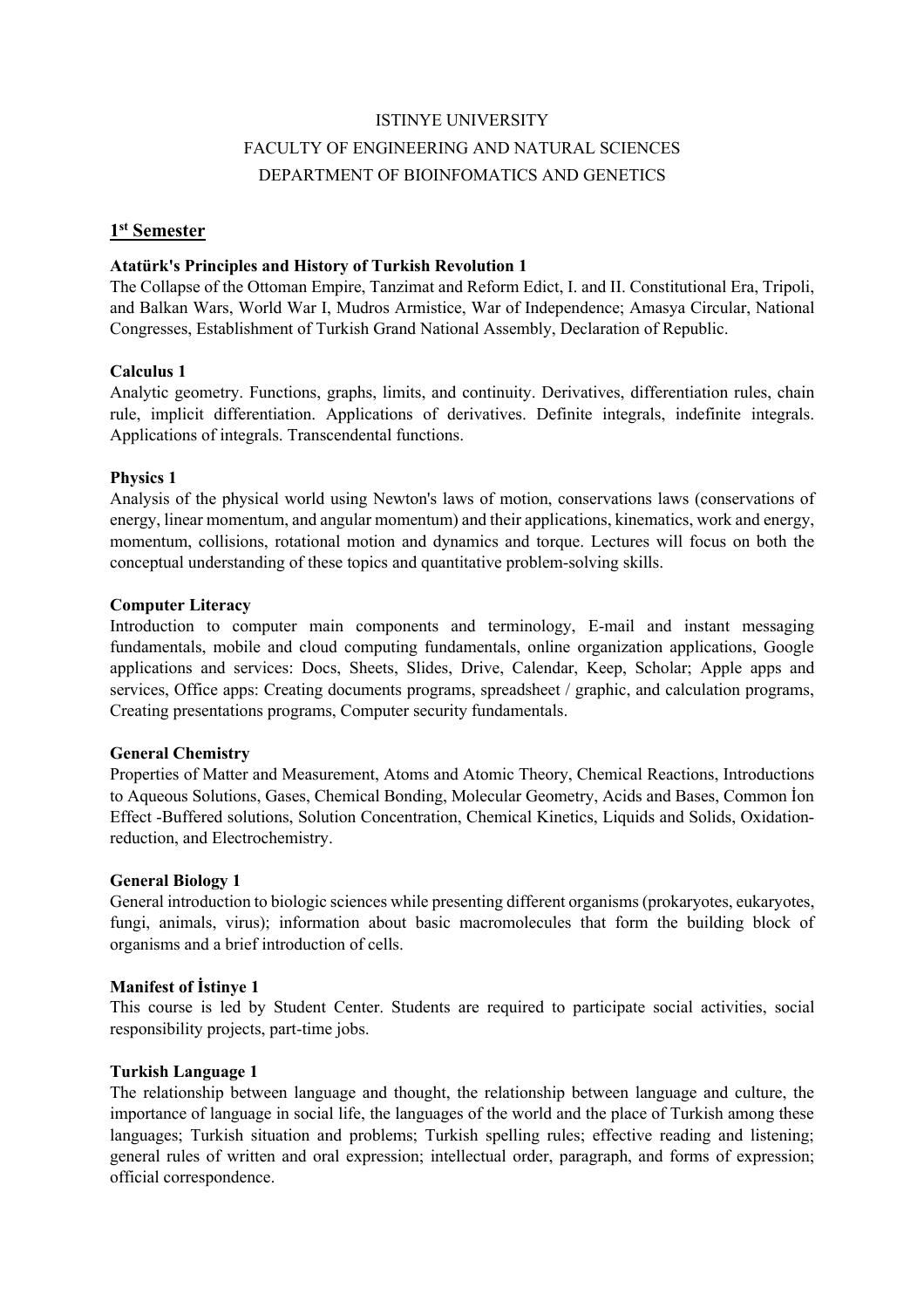### **2nd Semester**

#### **Atatürk's Principles and History of Turkish Revolution 2**

Political revolutions, political parties and attempts to transition to multi - party political life, revolutions in the field of law, regulation of social life, innovations in economic field, Turkish foreign policy in the period 1923-1938, Post-Atatürk Turkish Foreign Policy.

#### **Linear Algebra with Applications**

Matrices and System of Equations, Systems of Linear Equations, Row Echelon Form, Matrix Algebra, Elementary Matrices, Determinants, The Determinant of a Matrix, Properties of Determinants, Cramer's Rule, Vector Spaces, Definition of Vector Space, Subspaces, Linear Independence, Basis and Dimension, Change of Basis, Row Space end Column Space, Linear transformations, Matrix Representations of Linear Transformations, Orthogonality, The Scalar Product, Orthogonal Subspaces, Inner Product Spaces, Orthonormal Sets, The Gram-Schmidt Orthogonalization Process, Eigenvalues and Eigen vectors, Diagonalization.

### **Computational Mathematics**

Logic and proofs; sets, functions, sequences, sums; algorithms, the growth of functions, complexity of algorithms; elementary number theory and cryptography; recursive algorithms; basics of counting; advanced counting techniques; relations; graphs and trees.

### **Calculus 2**

Integration techniques, generalized integrals, sequences, infinite series, power series, parametric curves, polar coordinates, and integration in polar coordinates.

#### **General Biology 2**

Plant biology (transport, nutrition, hormones, reproduction), animal systems (endocrine system, immune system, nervous system, digestive system, urinary system, reproductive system, respiratory system, and circulation system), cellular respiration, photosynthesis, cell cycle, mitosis and meiosis, brief introduction to central dogma.

#### **Turkish Language 2**

Definition and characteristics of language. Languages of the world, The place of the Turkish language among world languages, Historical development of Turkish language. Turkish grammar and parts of Turkish grammar, expression types: written expression and verbal lecture, spelling rules and practice, punctuation marks.

### **3rd Semester**

#### **Bioinformatics 1**

Historical introduction and overview of bioinformatics, the collection and storage of all types of biological sequences, techniques behind the pairwise alignments of sequences, probability, and statistical analysis of sequence alignment results, various algorithms for multiple sequence alignment, sequence database search techniques -BLAST, FASTA, FASTQ- and phylogenetic tree construction and its analysis, next generation sequencing technologies.

#### **Molecular Cell Biology**

Molecular analysis of cellular structure and function; Cells and Genomes; Cell Chemistry and Bioenergetics; DNA, Chromosomes, and Genomes; DNA Replication, Repair, and Recombination; Molecular Mechanisms of Transcription and Translation; Control of Gene Expression.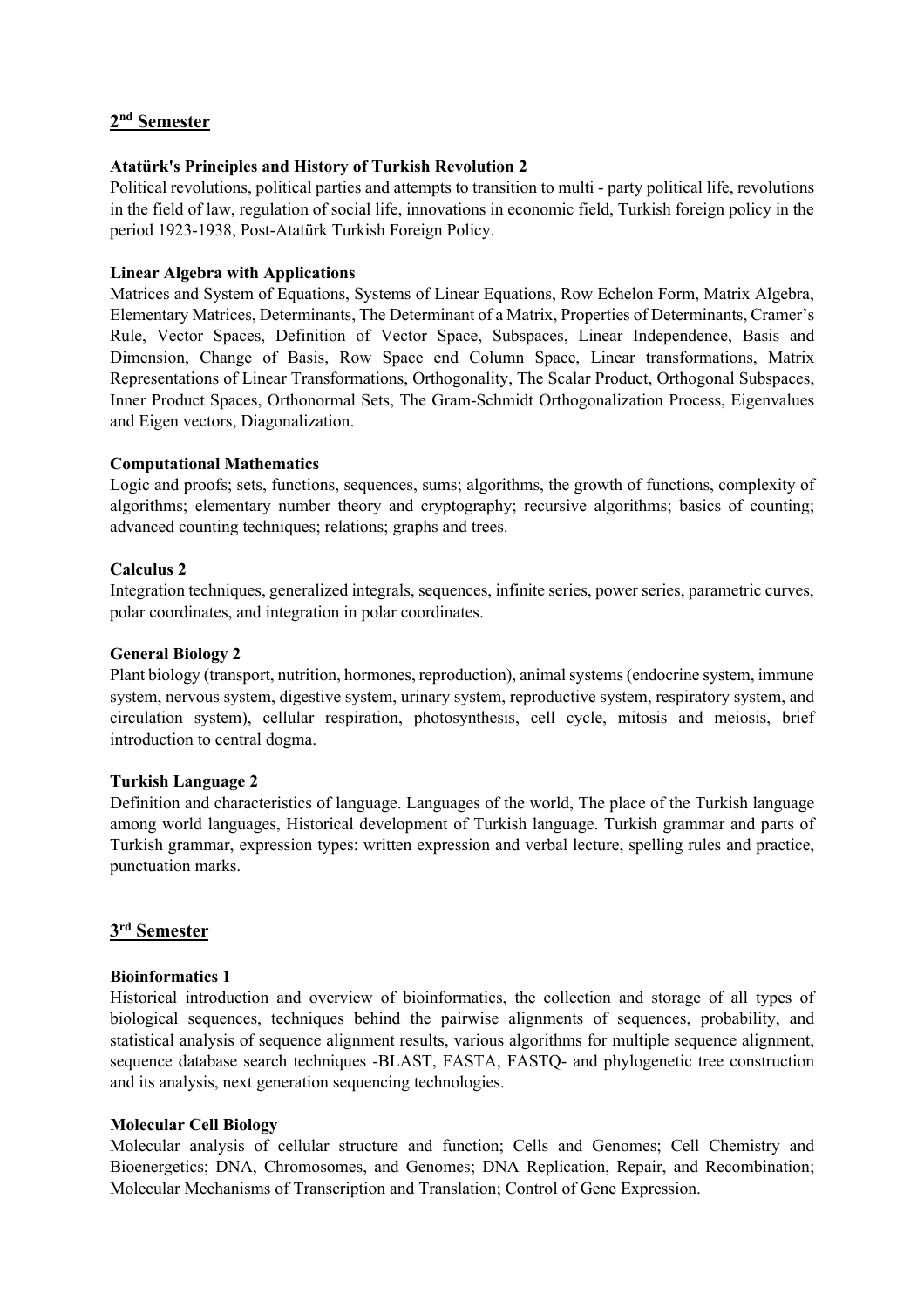#### **Computational Thinking**

Python programing language and its structure, object-oriented programming methods with simple programs and examples.

#### **Basic Genetics**

Basic concepts of Mendelian genetics; chromosome theory in heredity; structure and function of genes; gene expression and its regulation; mutations and chromosomal defects; mutation types; DNA repair mechanisms, development, behavior and population genetics and basic principles of evolutional genetics.

### **4th Semester**

### **Bioinformatics 2**

Next generation sequencing technologies, machine learning algorithms for sequence analysis, computational assembly of genomic sequences, gene finding, advanced functional genomics, expression analysis, the future of bioinformatics as proteomics and neuroinformatics.

### **Introduction to Data Science With R- Language**

Basic concepts and ideas of a statistical computing environment, fundamental functions, and syntax, importing common types of data sets into R, performing descriptive statistics, generating diverse graphs, multiple linear regression.

#### **Organic Chemistry**

Structure of atom, orbitals, electronic configuration, theory of chemical bonding, hybridization theory of molecular orbital, polar covalent bonds acids and bases, saturated hydrocarbon introduction to organic reactions, non-saturated hydrocarbons, stereochemistry, organohalogen, nucleophilic substitution and elimination reactions.

#### **Molecular Genetics**

Structure of genes, replication, molecular basis of transcription and translation, recombination at molecular level, mutation and DNA repair, molecular basis of protein synthesis, regulation of gene function in bacteria, organization of eukaryotic genomes and regulation of expression, transposons, phage genetics, gene cloning and manipulation, molecular genetics of development, cancer at molecular level.

#### **Manifest of İstinye 2**

This course is led by Student Center. Students are required to participate social activities, social responsibility projects, part-time jobs.

### **5th Semester**

### **Genomics & Proteomics**

Fundamental technological concepts of genomics, functional genomics and proteomics methods using real-world approaches, technical foundation on genomics and proteomics, with particular emphasis on experimental design, data handling and data processing, omics field approaches.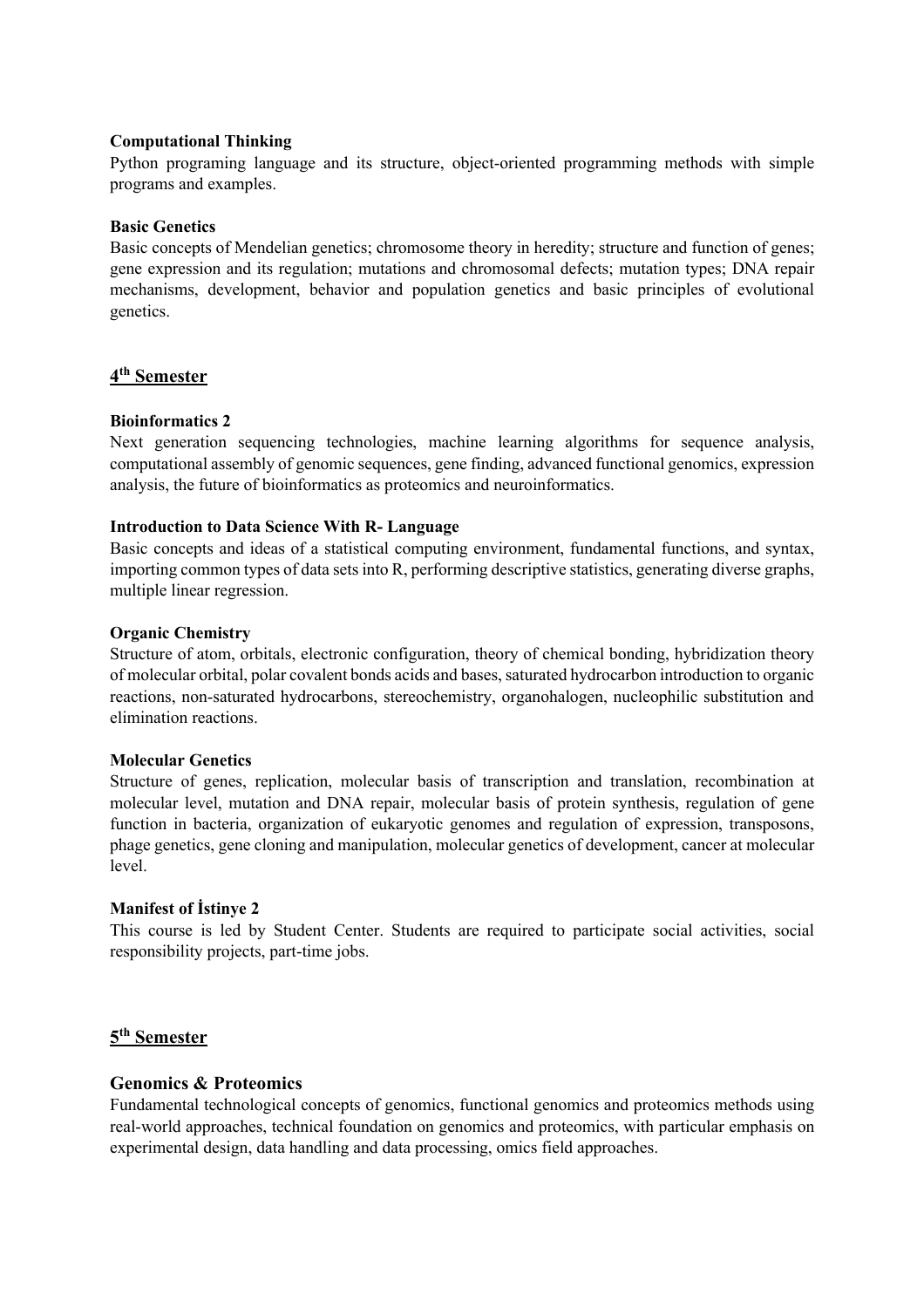# **General English 1**

The English of the terms and concepts encountered in various branches and proper use of these terms, Turkish-English bilingual translations, English language training for students with simple forms and intending to develop over time.

# **Human Genetics**

DNA and RNA structure, chromosomes, human genome organization and gene expression, mutations in human genome and DNA repair, genetic mapping, genome project, determination of human disease genes, molecular pathology, genetic analysis in individuals and populations, cancer genetics, complex diseases, genetic manipulation, gene therapy and other genetically based therapeutic approaches, pharmacogenetics.

### **Biochemistry 1**

Properties and interaction of biomolecules, properties of water, amino acids and their properties, protein synthesis, structure and function of proteins, enzymes, enzyme kinetics, protein metabolism, ammonia metabolism and urea cycle, nucleotides and nucleic acids, structural properties of nucleotides, signal molecules.

# **Recombinant DNA Technology**

Fundamental techniques of genetic engineering; manipulation of DNA in vitro, transformation techniques, library construction and screening methods, expression systems and host-vector systems. Recent applications of recombinant DNA technology in the analysis of biological processes, diagnosis of human diseases, isolation of human genes, DNA finger printing, gene therapy and the development of commercial products.

# **6th Semester**

### **Statistics & Probability**

Sample space, probability, conditional probability, counting, combinatorics, discrete/continuous random variables, conditioning, independence, expectation, variance, covariance, Bayesian inference, sampling distributions, hypothesis testing, confidence intervals, and linear regression.

### **General English 2**

The English terms and concepts encountered in depth and Turkish-English bilingual translations used in order to use the concepts correctly, mastering professional English language on grammatical structures of sentences, spelling and pronunciation.

### **Molecular Biology Laboratory Techniques**

Structures of biological macromolecules, their synthesis, basic genetic mechanisms, control of gene expression, mobile DNA elements, control of DNA replication, basis of genetic engineering, embryonic cells, and fertilization.

### **Biochemistry 2**

Importance of macromolecules in nutrition and body mass index, structural properties of carbohydrates, carbohydrate metabolism, oxidative phosphorylation, and oxygen metabolism, anaplerotic reactions, structural properties of lipids, lipid metabolism, biochemical mechanisms in food transport and storage.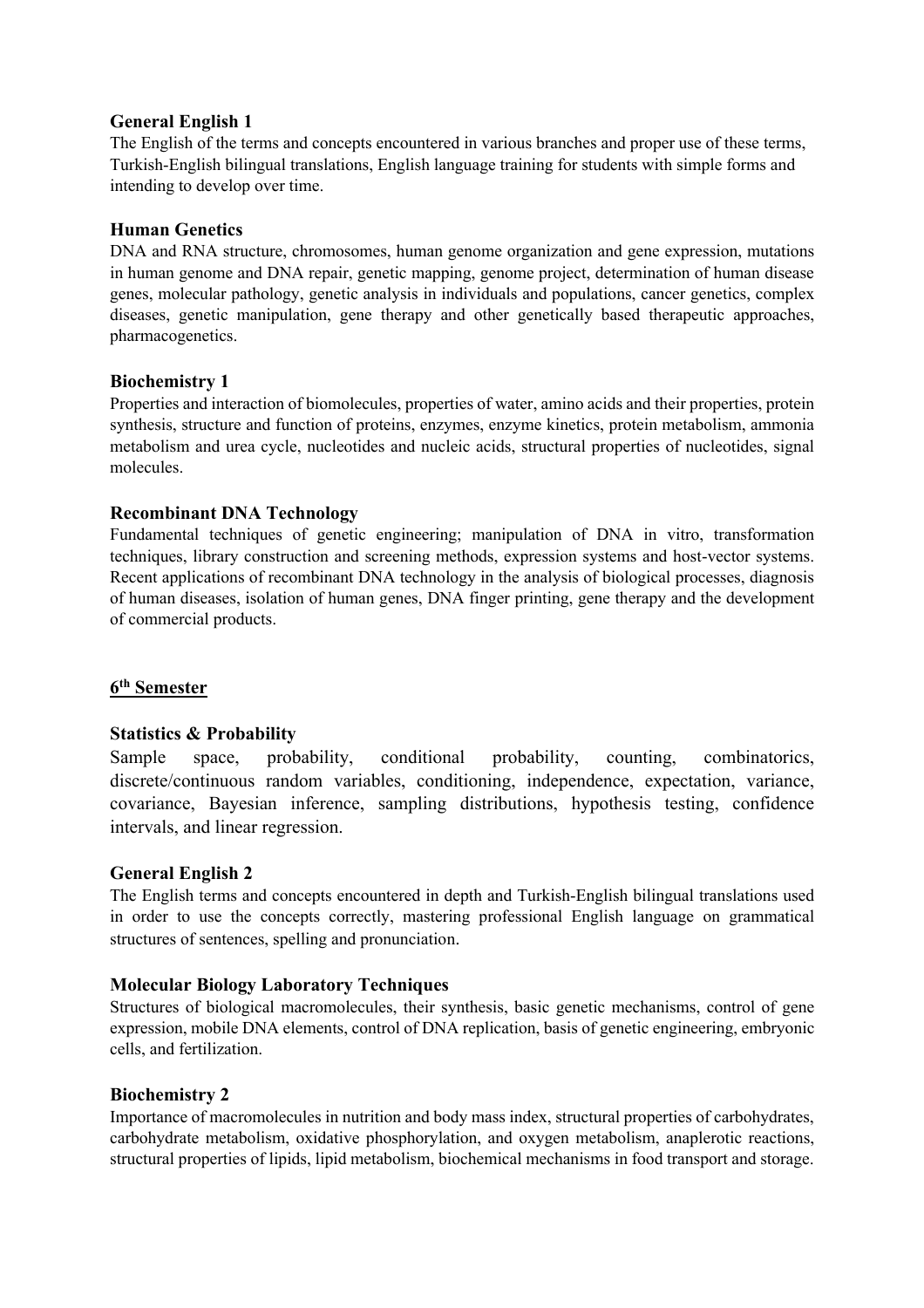# **Manifest of İstinye 3**

This course is led by Student Center. Students are required to participate social activities, social responsibility projects, part-time jobs.

# **7th Semester**

# **Biological Data & Data Mining**

Introduction to MySQL and different data types, machine learning methods for data mining, creating database using MySQL and SQLite containing different types of biological data, mining the heterogeneous biological data using machine-learning methods such as Support Vector Machines and Multiple Regressions and applying these methods on experimental data in order to classify and prediction gene function and regulation.

# **Computational Modeling & Simulation**

Introduction to methods and standards for locating and using information in the discipline of modeling and simulation, discrete event simulation, continuous simulation, simulation software design, distributed simulation, mathematical and algorithmic foundations, and applications of computational modelling (learning models from data/machine learning, inverse problem, artificial intelligence) and computer simulation (numerical simulation, forward problem, logic).

# **Business Law, Occupational Health and Safety 1**

Introduction to law; definition, main features, development and sources of labor law; concepts of employee, employer, employer's representative, foundation of labor relation, labor contract; types of labor contract; duties arising from labor contract; loyalty; employer's duties of paying wages, termination of labor contract; work stability; severance pay; workplace occupational health and safety; industry and construction as well as how to identify and prevent or correct problems associated with occupational safety and health in these locations as well as in the home; implementation of safe healthy practices at work and at home.

### **8th Semester**

### **Graduation Project**

A project is designed on a specific topic in an area of molecular biology and biotechnology for individual students to carry out laboratory studies under the supervision of a faculty member. A written final report and a presentation is required.

### **Business Law, Occupational Health and Safety 2**

Introduction to law; definition, main features, development and sources of labor law; concepts of employee, employer, employer's representative, foundation of labor relation, labor contract; types of labor contract; duties arising from labor contract; loyalty; employer's duties of paying wages, termination of labor contract; work stability; severance pay; workplace occupational health and safety; industry and construction as well as how to identify and prevent or correct problems associated with occupational safety and health in these locations as well as in the home; implementation of safe healthy practices at work and at home.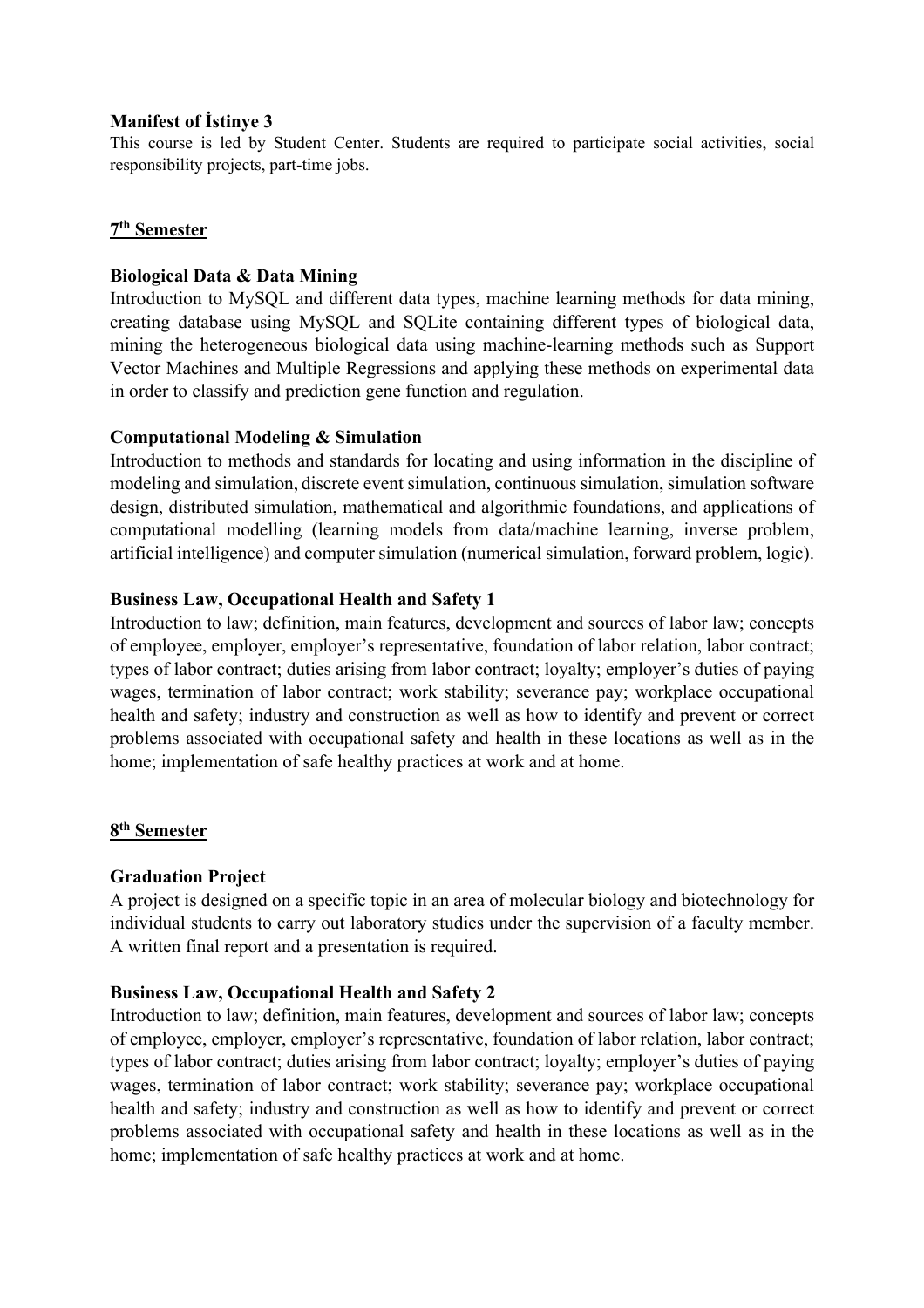# **Manifest of İstinye 4**

This course is led by Student Center. Students are required to participate social activities, social responsibility projects, part-time jobs.

# **DEPARTMENT ELECTIVE COURSE DESCRIPTIONS**

# **Human and Computer Interactions**

Consider usability, task analysis, contextual design, query techniques and focus groups, information architecture, types of interfaces, prototyping, analytical usability evaluation, evaluation of safety-critical systems, user testing, universal access, cross-cultural design and internationalization, psychology of HCI, technical writing.

# **Quantum Mechanism and Modeling**

Basic mathematical tools of quantum mechanics with a special emphasis on the connection between physical phenomena and mathematical modelling, Hilbert space as a particular case of a linear vector space, general properties of representation theory discussed for the case of finite groups and are applied to quantum mechanical systems. Representations of the continuous groups and its discussion relation with invariance under translations and rotations, general theory of angular momentum applied to cases of physical interest.

# **Drug Design & Pharmacokinetics**

The role that pharmacokinetics play in all aspects of drug administration, distribution, metabolism, and excretion and how these effects can be modelled and predicted graphically and mathematically, modeling as therapeutic regimen design, drug development, clinical pharmacology, and drug safety, providing a broad and relevant appreciation of the importance of pharmacokinetics.

# **Neurobiology**

Introduction to neuroscience, principles of neuroscience, understanding of body and brain functions at the molecular, cellular, and systemic levels, neural circuits and physiology in body homeostasis, comparative nervous systems, tools of neurobiology, nervous system function and development, endocrinology, cardiorespiratory physiology, and associated diseases.

# **Basics AI (neural networks)**

Introduction to neural networks and their use in understanding human and non-human animal cognition, simple auto-associative, feed-forward, and recurrent network architectures, and Hebbian, back-propagation, and unsupervised training methods, recent developments in deep neural networks, use of neural networks as tools for understanding cognition and for instantiating cognitive theories.